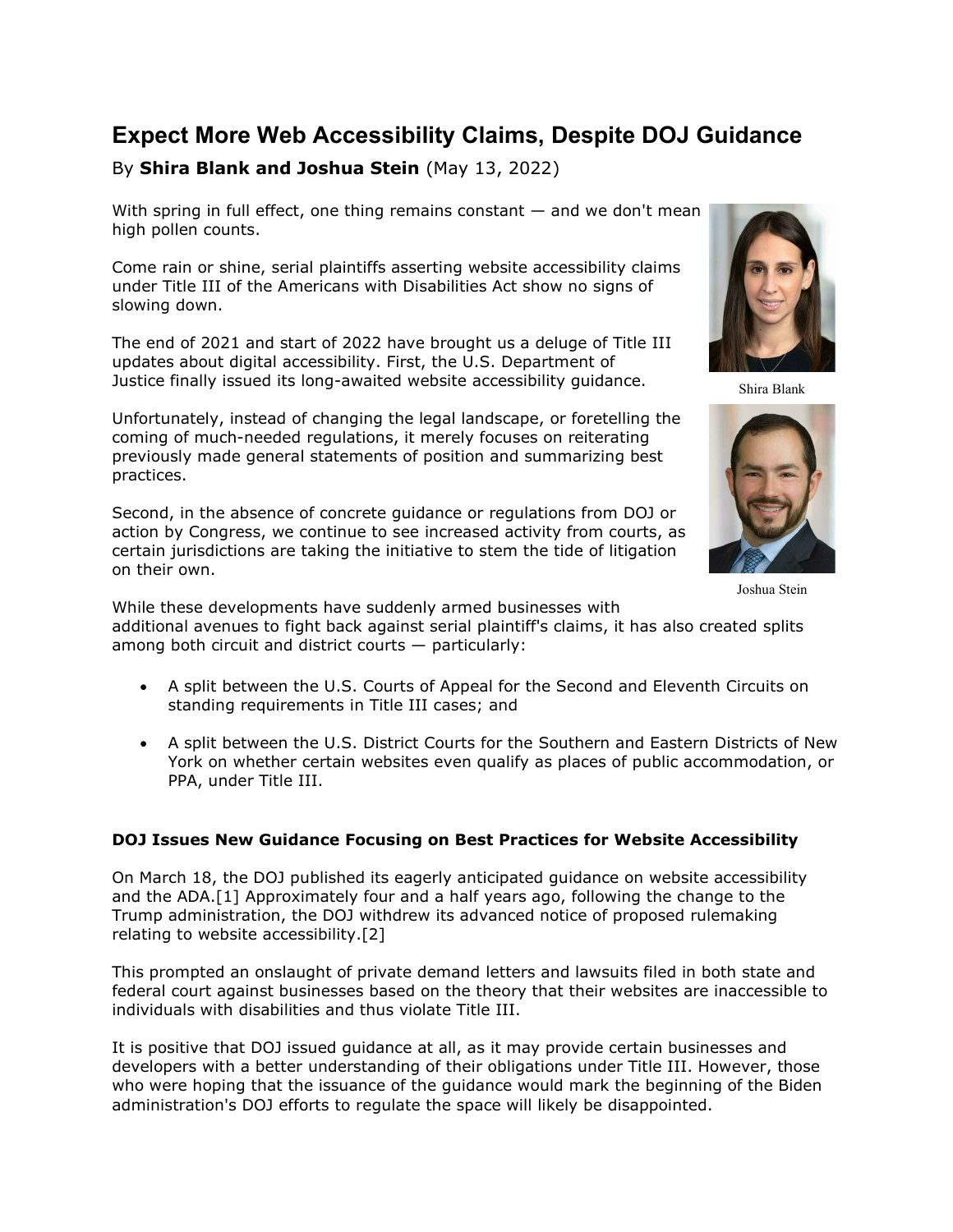After all this time, the guidance primarily reiterates things that the DOJ had previously made clear, and we already knew — namely, the DOJ takes the position that businesses of PPA are obligated to make their websites accessible to individuals with disabilities.

Here are some takeaways from the guidance:

- The DOJ reiterated its position that Title III's requirements for PPA to provide full and equal enjoyment to individuals with disabilities extends to the PPA's offerings on the web, and accordingly, the programs, goods and services that they offer online must be accessible to individuals with disabilities.
- The DOJ declined to formally adopt any accessibility standards; rather, the guidance states that businesses have flexibility in choosing how to make their websites accessible. The guidance does reference the Web Content Accessibility Guidelines — the universally recognized guidelines for accessibility among most businesses and advocates — as an example of an existing technical standard which provides helpful guidance concerning making a website accessible.
- The DOJ makes it clear that enforcing the rights of individuals with disabilities to enjoy website accessibility is a priority, and it is taking enforcement action in this context.

The guidance does not directly or unequivocally resolve the question of whether Title III applies to websites of online-only businesses  $-$  i.e., businesses that do not have a brickand-mortar location, but only offer goods and services to the public online.

The U.S. District Court for the Eastern District of New York has held that online-only businesses are not PPA under Title III.[3] The California Supreme Court has held the opposite  $-$  in the 2019 White v. Square Inc. decision  $-$  and as discussed further below, so have courts in the Southern District of New York.

That said, the Title III sample sashes that the DOJ pointed to as examples of its enforcement action — specifically, public agreements that it entered into with companies to address claims that their websites were inaccessible to people with disabilities demonstrate that the DOJ has pursued, and reached agreements with, companies that are online only.

This implicitly suggests that the DOJ will consider such online-only businesses covered by Title III.

Perhaps the most important takeaway from the guidance is the DOJ's clear notice that website accessibility is an enforcement priority. As such, it should not be surprising that over the last six months, we have continued to see DOJ enter into numerous high-profile website accessibility settlement agreements.

We can expect this to be the norm for the time being. The DOJ's failure to directly regulate this space and adopt formal standards for compliance also means that the guidance will do little to curb the ongoing surge of demand letters, litigations, and regulatory investigations/enforcement actions that businesses continue to face.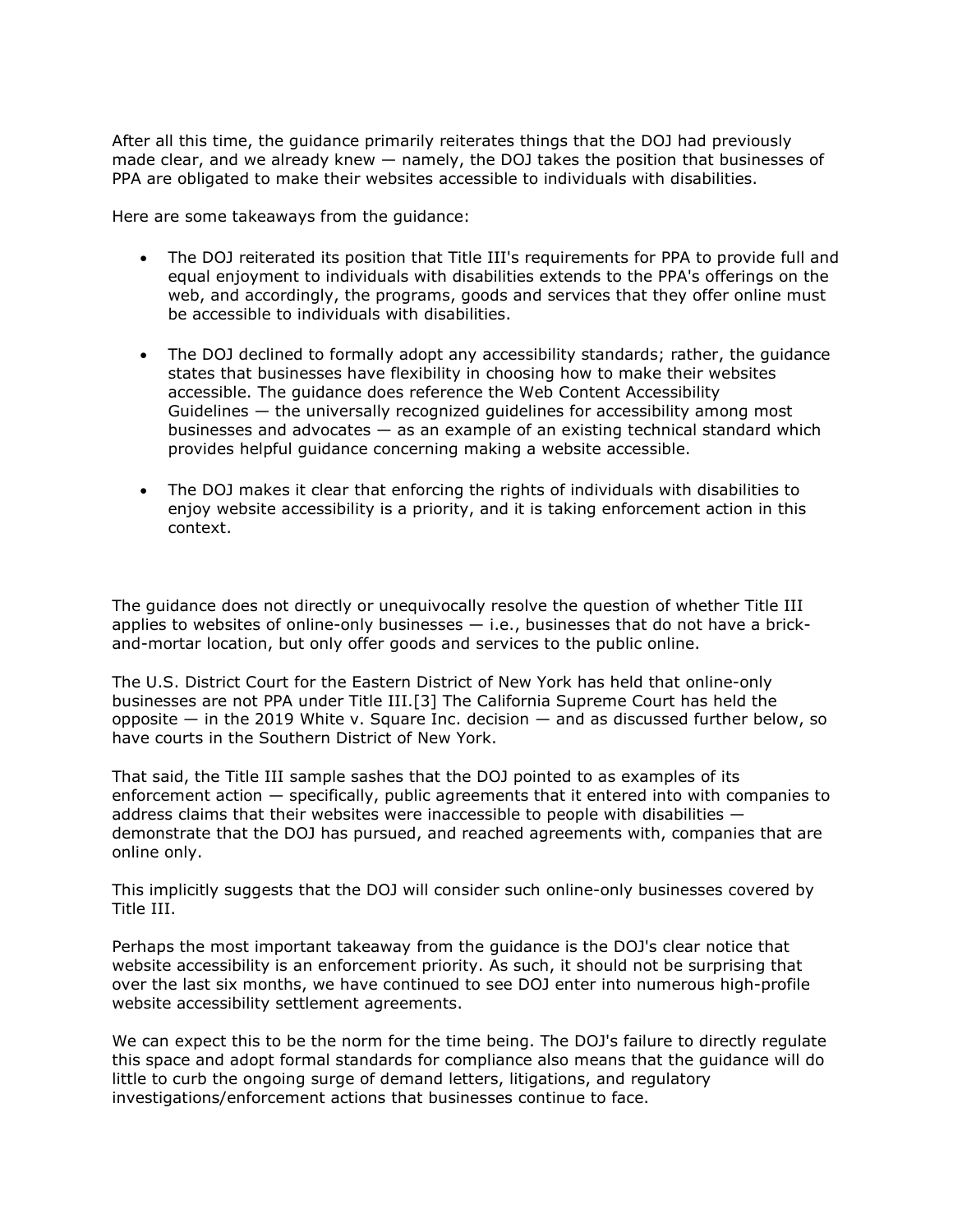#### The Second and Eleventh Circuits Split on Standing Requirements in Title III **Matters**

This year has also seen two prominent circuit courts, the Second and Eleventh — which have jurisdiction over two states home to a significant volume of website accessibility filings and demand letters, New York and Florida — arrive at opposite conclusions on the question of whether plaintiffs who asserted nearly identical facts, had standing to maintain their Title III claims.

In the March 18 Harty v. West Point Realty Inc. decision, the U.S. Court of Appeals for the Second Circuit[4] affirmed the U.S. District Court for the Southern District of New York's dismissal of the plaintiff's accessibility complaint for lack of standing.

In Harty, the plaintiff alleged that the defendant's website failed to provide information regarding its hotel's accessible features, in violation of Title 28 of the Code of Federal Regulation, Section  $36.302(e)(1)$ , which requires hotels to identify and describe their accessible features as well as those of their guest rooms, so that potential guests can determine whether the hotel meets their accessibility needs.

In Harty, the plaintiff did not allege that he viewed the defendant's website with the intent of visiting its hotel, he merely asserted that the website did not comply with the ADA and accordingly, he suffered an injury. The district court dismissed the complaint, finding that the plaintiff had failed to sufficiently allege that he suffered an actual, concrete injury, and accordingly, he lacked standing to maintain his claims.

The Second Circuit affirmed — noting that in the 2021 TransUnion LLC v. Ramirez decision, the U.S. Supreme Court clarified that a plaintiff has standing to bring a claim for monetary damages based on a statutory violation only where he can show a current or past harm beyond the violation itself.[5]

And given that here, the plaintiff merely alleged that because the website in question did not comply with the ADA, it "infringed his right to travel free from discrimination" but nowhere did he claim that he was using the website to arrange for future travel, he could not demonstrate that he suffered an injury.

The Second Circuit also rejected the plaintiff's arguments that because he was a tester and suffered an "informational injury" he had sufficiently met this burden. To the contrary, the Second Circuit held that a plaintiff must show that he actually has an "interest in using the information [on the website] ... beyond bringing [his] lawsuit," which he had not.

Conversely, in Laufer v. Arpan LLC, the U.S. Court of Appeals for the Eleventh Circuit,[6] faced in March with the same facts and legal authority, reached the opposite conclusion and reversed the U.S. District Court for the Northern District of Florida's dismissal of the accessibility complaint.

In Laufer, the plaintiff was, like Harty, a self-described tester who also never intended to visit the hotel in question but yet, asserted that the lack of accessibility-related information caused her harm. The Eleventh Circuit found that because the plaintiff alleged that she suffered "frustration and humiliation" due to the defendant's alleged violation of Title III, she had standing to sue and maintain her claims.

Further, relying on TransUnion, just like the Second Circuit, the Eleventh Circuit found that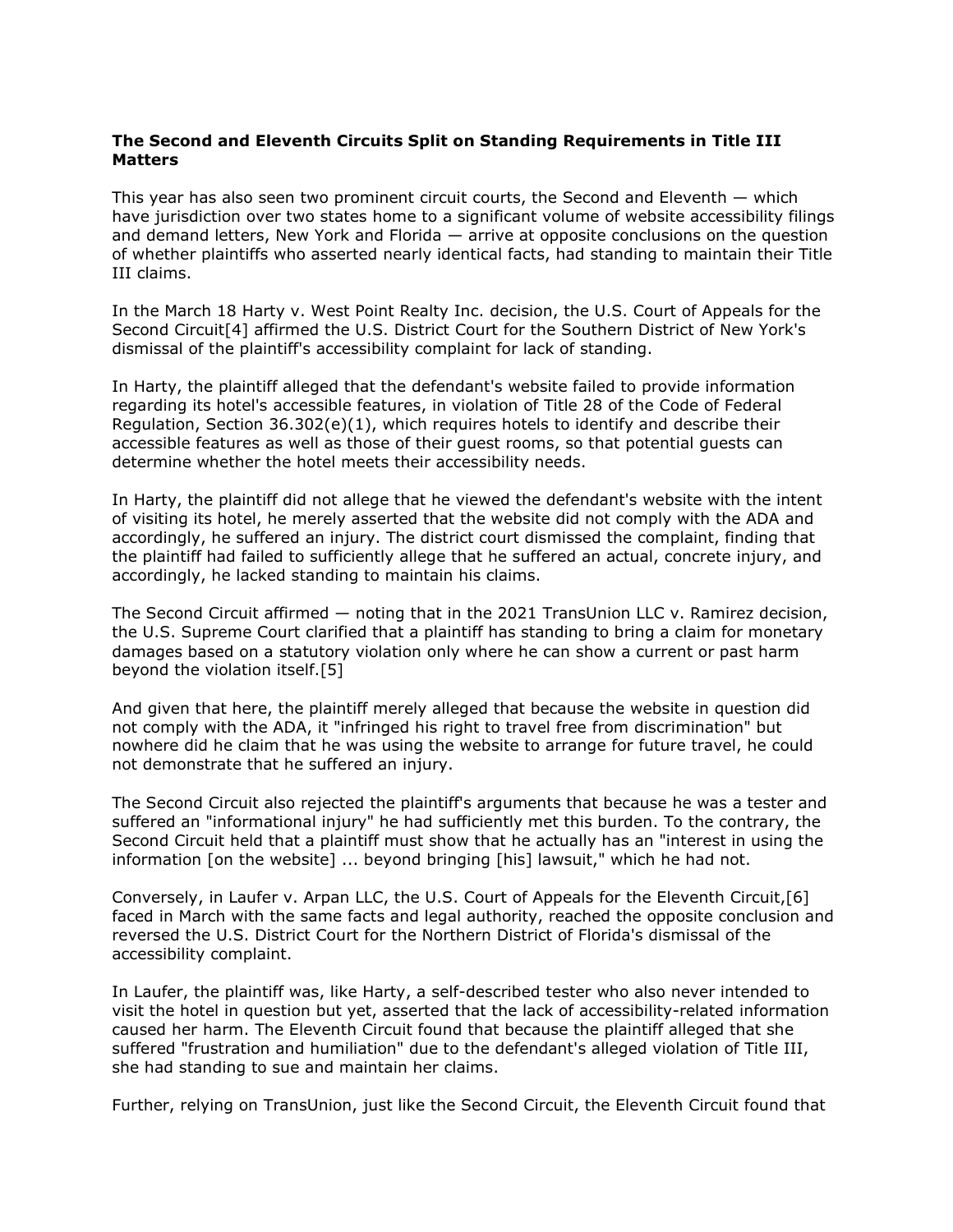"discriminatory treatment"  $-$  in some shape or form  $-$  is a "concrete, de facto injur[y] that w[as] previously inadequate in law," and is sufficient to demonstrate an injury under Title III.

This decision — from the same circuit that in 2021 vacated its decision in Gil v. Winn-Dixie — where it previously<sup>[7]</sup> found that websites are not PPA under Title III — is surprising, and sets up a circuit split on Title III standing that may ultimately make its way to the Supreme Court.

For now, plaintiffs in the Eleventh Circuit need only allege that they felt frustrated or humiliated in order to demonstrate that they have standing to maintain Title III claims, even if they have no intention of returning to the location in question.

It should come as no surprise that we have recently seen a huge uptick in activity in Florida, as former serial filers and their counsel are now coming out of hiding and renewing their previous pursuits. The good news for businesses facing Title III suits in the Second Circuit is that the Harty decision signals an interest by the Second Circuit in clamping down on these cases by requiring plaintiffs to actually plead a concrete injury in order to sustain their claims.

#### Serial Filing of Website Accessibility Cases in New York Yields Additional Decisions and Exacerbates a Split Within the Second Circuit

Last summer, in Winegard v. Newsday LLC, the Eastern District of New York issued a decision that diverged from other courts in the circuit, finding that Title III does not apply to websites that are not clearly connected to a physical PPA.[8]

Other courts in the Eastern District of New York subsequently followed suit, seizing upon this rationale to dismiss lawsuits brought by other serial plaintiffs. This, however, has led to a split with the Southern District of New York, which has declined to adopt this reasoning.

Three months after Winegard, in the November 2021 case Martinez v. Mylife.com Inc., another court in the Eastern District of New York[9] granted a defendant's motion to dismiss on the ground that the defendant's website is not a PPA under Title III.

The court found that since the plain text of Title III "contemplates inclusion of only businesses with a physical location," this text could not apply to the defendant's website, which had no public-facing physical location. The court distinguished cases in the circuit finding the opposite, holding that none of these cases suggest that a stand-alone website qualifies as a PPA.

A few months later, however, in Romero v. 88 Acres Foods Inc., a court in the Southern District of New York[10] found the opposite, holding that the website qualified as a PPA under Title III, and adding that it did not find the Winegard court's logic compelling.

The Romero court conducted its own analysis of Title III, as well as its legislative history  $$ holding that the purpose of the ADA is to "eliminate discrimination against disabled individuals, and to integrate them 'into the economic and social mainstream of American life.'"

Based on that logic, the court found that the term "public accommodation" under Title III incorporates private commercial websites — including those that lack a connection to a physical place — and as such, those websites must be accessible to individuals with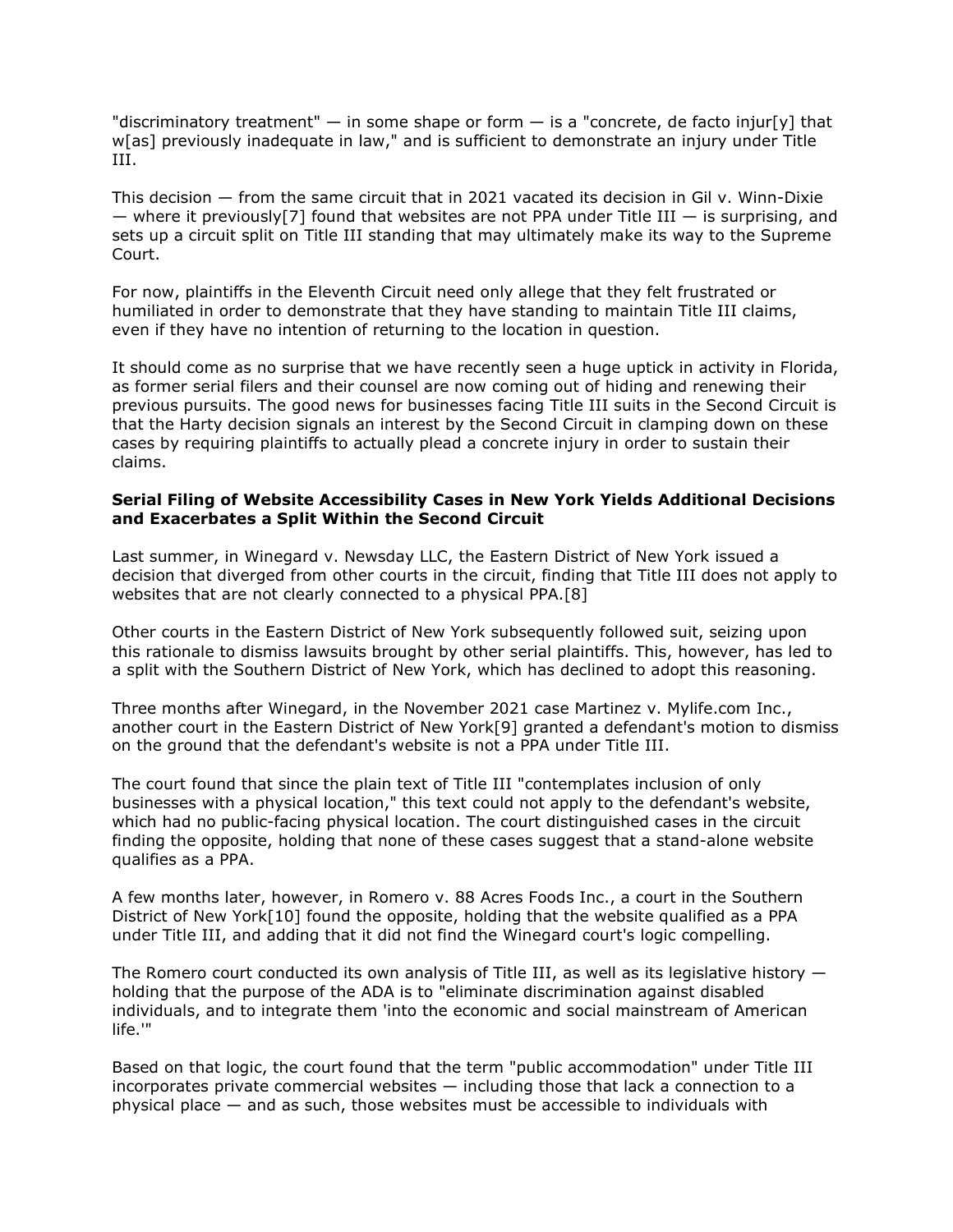disabilities.

Ideally, this issue will make its way before the Second Circuit sooner rather than later so that the Second Circuit can take a unified position on the matter. Of course, even if it does, as those of us eagerly awaiting the Second Circuit's decision on gift card accessibility cases know all too well, it may be some time before we see a final decision.

#### Conclusion

Despite all of these recent developments from regulators and courts, for the foreseeable future, businesses should not expect the current climate relating to website accessibility lawsuits and demand letters to dramatically change.

While some clarity may eventually come with additional judicial rulings up the appellate chain — particularly in jurisdictions such as Florida, New York and California — true systemic change will require either concrete DOJ guidance and regulations, or an act of Congress specifically addressing when Title III applies to websites, and what standards businesses are expected to meet in those instances.

For now, those faced with website accessibility litigations confront a legal landscape full of twists and turns. While it may be more difficult for a plaintiff to show that they have standing to maintain their Title III claims in the Second Circuit, this requirement has arguably been relaxed in the Eleventh Circuit. Similarly, the strength of a website accessibility complaint in the Southern District of New York will be greater than one in the Eastern District of New York.

As we have long advised, the easiest way to avoid falling prey to a website accessibility lawsuit or private demand letter, continues to be proactively achieving substantial conformance with Web Content Accessibility Guidelines 2.1 Levels A and AA — as confirmed via human-based auditing from both the code and user perspectives.

Shira M. Blank and Joshua A. Stein are members of Epstein Becker Green.

The opinions expressed are those of the author(s) and do not necessarily reflect the views of the firm, its clients, or Portfolio Media Inc., or any of its or their respective affiliates. This article is for general information purposes and is not intended to be and should not be taken as legal advice.

[1] https://beta.ada.gov/web-guidance/.

[2] https://www.workforcebulletin.com/2019/01/16/federal-appellate-courts-ring-in-thenew-year-by-taking-up-website-and-mobile-application-accessibility/.

[3] https://www.workforcebulletin.com/2021/08/23/its-a-new-day-edny-district-courtdeviates-from-peers-holding-that-newspapers-website-is-not-a-place-of-publicaccommodation-under-title-iii-of-the-ada/.

[4] Harty v. West Point Realty, Inc., 20-cv-2672, 2022 WL 815685 (2d Cir. Mar. 18, 2022).

[5] TransUnion LLC v. Ramirez, 594 U.S. \_\_\_, \_\_\_, 141 S.Ct. 2190, 2206 (2021).